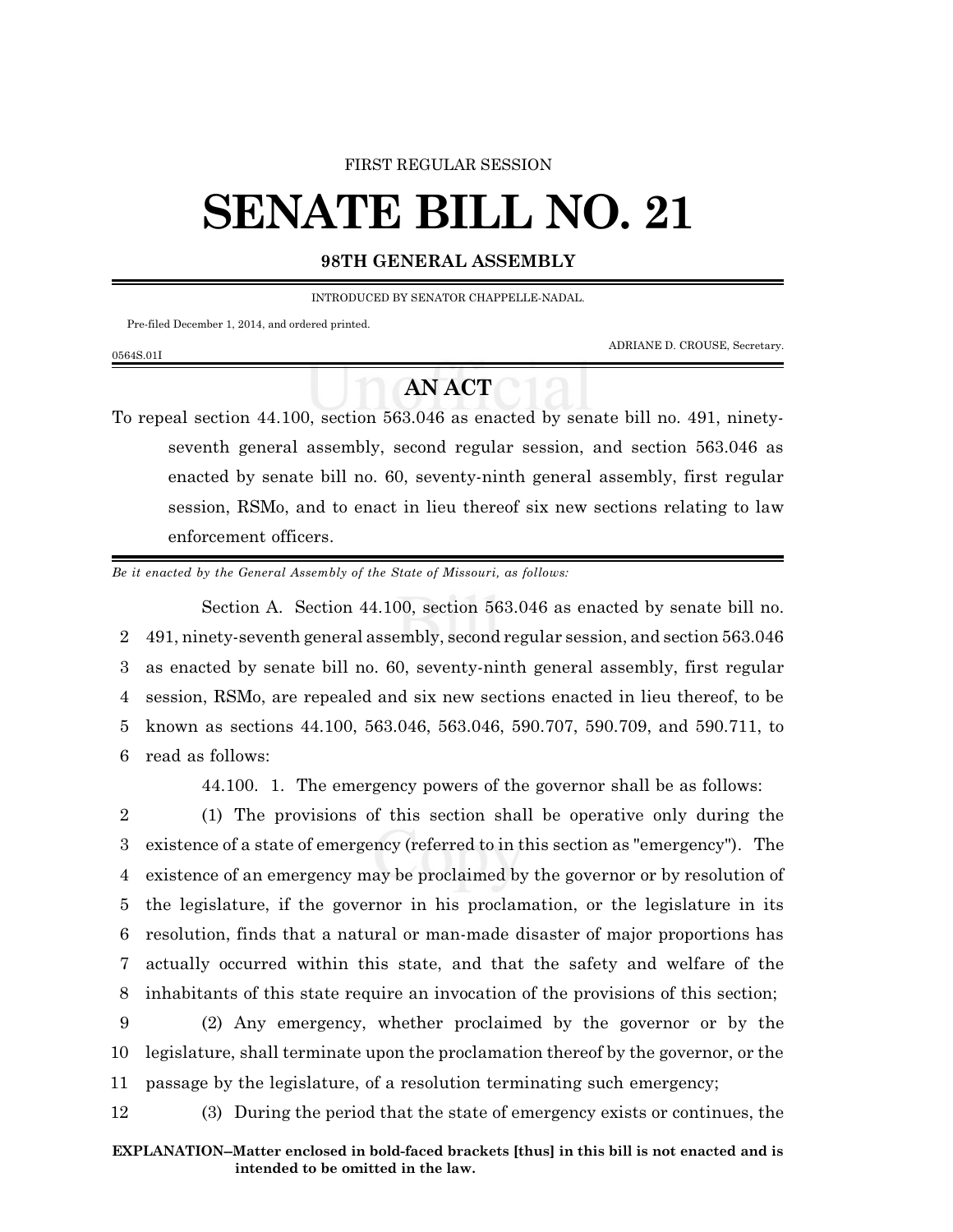governor shall:

 (a) Enforce and put into operation all plans, rules and regulations relating to disasters and emergency management of resources adopted under this law and to assume direct operational control of all emergency forces and volunteers in the state;

 (b) Take action and give directions to state and local law enforcement officers and agencies as may be reasonable and necessary for the purpose of securing compliance with the provisions of this law and with the orders, rules and regulations made pursuant thereof;

 (c) Seize, take or requisition to the extent necessary to bring about the most effective protection of the public:

 a. Any means of transportation, other than railroads and railroad equipment and fuel, and all fuel necessary for the propulsion thereof;

 b. Any communication system or part thereof necessary to the prompt and efficient functioning of the emergency management of the state;

c. All stocks of fuel;

 d. Facilities for housing, feeding and hospitalization of persons, including buildings and plants;

 (d) Control, restrict and regulate by rationing, freezing, use of quotas, prohibitions on shipments, price fixing, allocation or other means the use, sale or distribution of food, feed, fuel, clothing and other commodities, materials, goods or services;

 (e) Prescribe and direct activities in connection with but not limited to use, conservation, salvage and prevention of waste of materials, services and facilities, including production, transportation, power and communication facilities, training and supply of labor, utilization of industrial plants, health and medical care, nutrition, housing, including the use of existing and private facilities, rehabilitation, education, welfare, child care, recreation, consumer protection and other essential civil needs;

 (f) Use or distribute all or any of this property among the inhabitants of the state in any area adversely affected by a natural or man-made disaster and to account to the state treasurer for any funds received thereof;

 (g) Waive or suspend the operation of any statutory requirement or administrative rule regarding the licensing, certification or issuance of permits evidencing professional, mechanical or other skills;

(h) Waive or suspend the operation of any statutory requirement or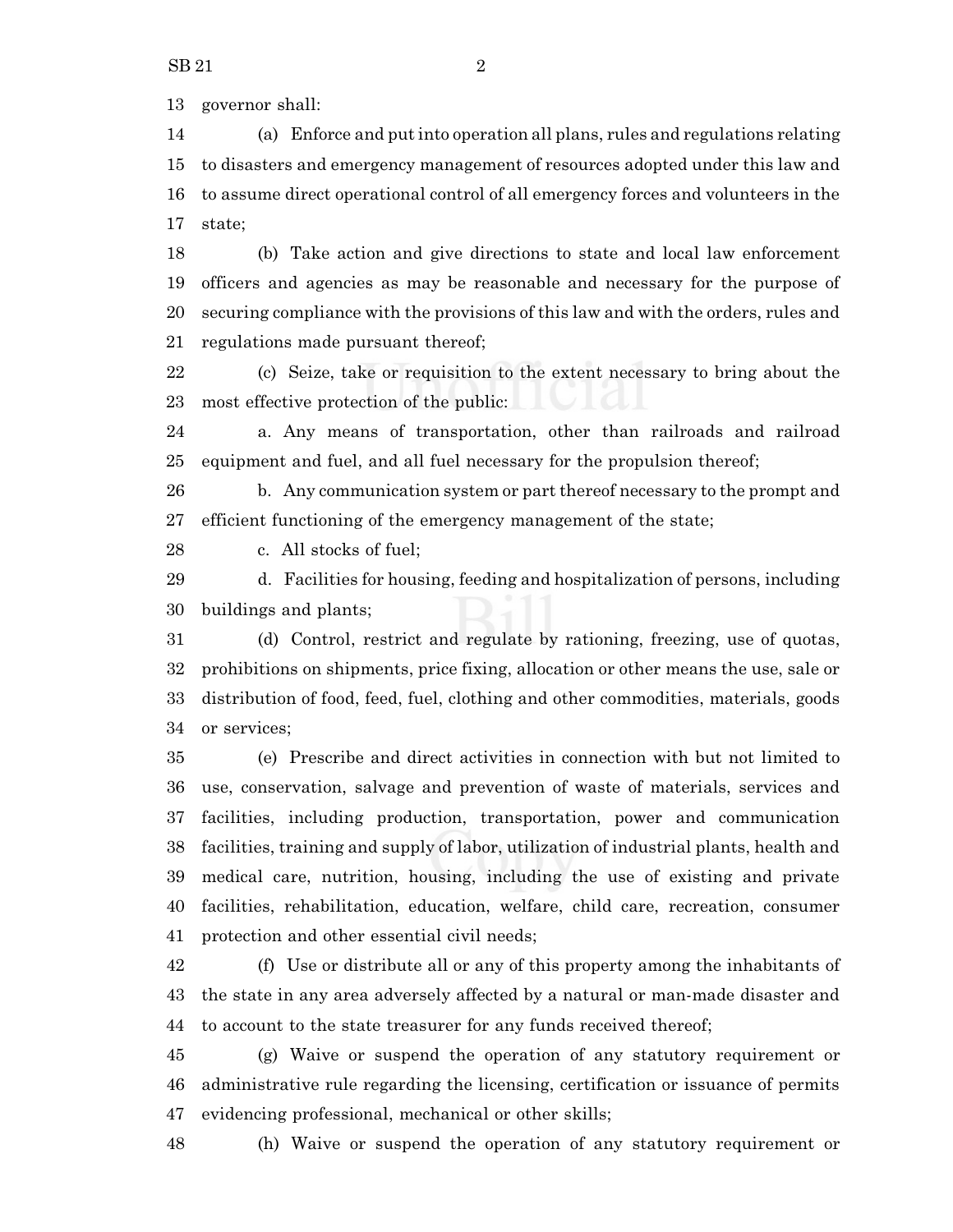administrative rule prescribing procedures for conducting state business, where strict compliance with such requirements and rules would prevent, hinder, or delay necessary action by the department of health and senior services to respond to a declared emergency or increased health threat to the population;

 (i) In accordance with rules or regulations, provide that all law enforcement authorities and other emergency response workers and agencies of other states who may be within this state at the request of the governor or pursuant to state or local mutual-aid agreements or compacts shall have the same authority and possess the same powers, duties, rights, privileges and immunities as are possessed by like law enforcement authorities and emergency response workers and agencies of this state;

 (j) Perform and exercise such other functions, powers and duties as may be necessary to promote and secure the safety and protection of the civilian population;

 (k) Authorize the director of finance and the director of credit unions to waive or suspend the operation of any statutory requirement or administrative rule applicable to the division of finance, banking, financial services, or the division of credit unions and take action and give direction to banks, credit unions, and financial institutions, including coordinating actions with emergency responders, federal agencies, and state banking and credit union associations as may be reasonable and necessary to preserve the safety and soundness of banks, credit unions, and financial institutions; and facilitate disaster response and recovery efforts to serve essential civil needs and protect the public interest.

 2. When any property is seized, taken or requisitioned under this section, the circuit court of the county in which the property was taken may on the application of the owner thereof or on the application of the governor in cases where numerous claims may be filed, appoint three disinterested commissioners in the manner provided by section 523.040 to assess the damages which the owners may have sustained by reason of the appropriation thereof. Upon the application the amount due because of the seizure of property shall be determined in the manner provided in chapter 523 for the determination of damages in case of the exercise of the power of eminent domain.

 **3. If a state of emergency is proclaimed in response to civil unrest, the governor shall, at the same time the emergency is proclaimed:**

**(1) Contract with a third party human rights organization to**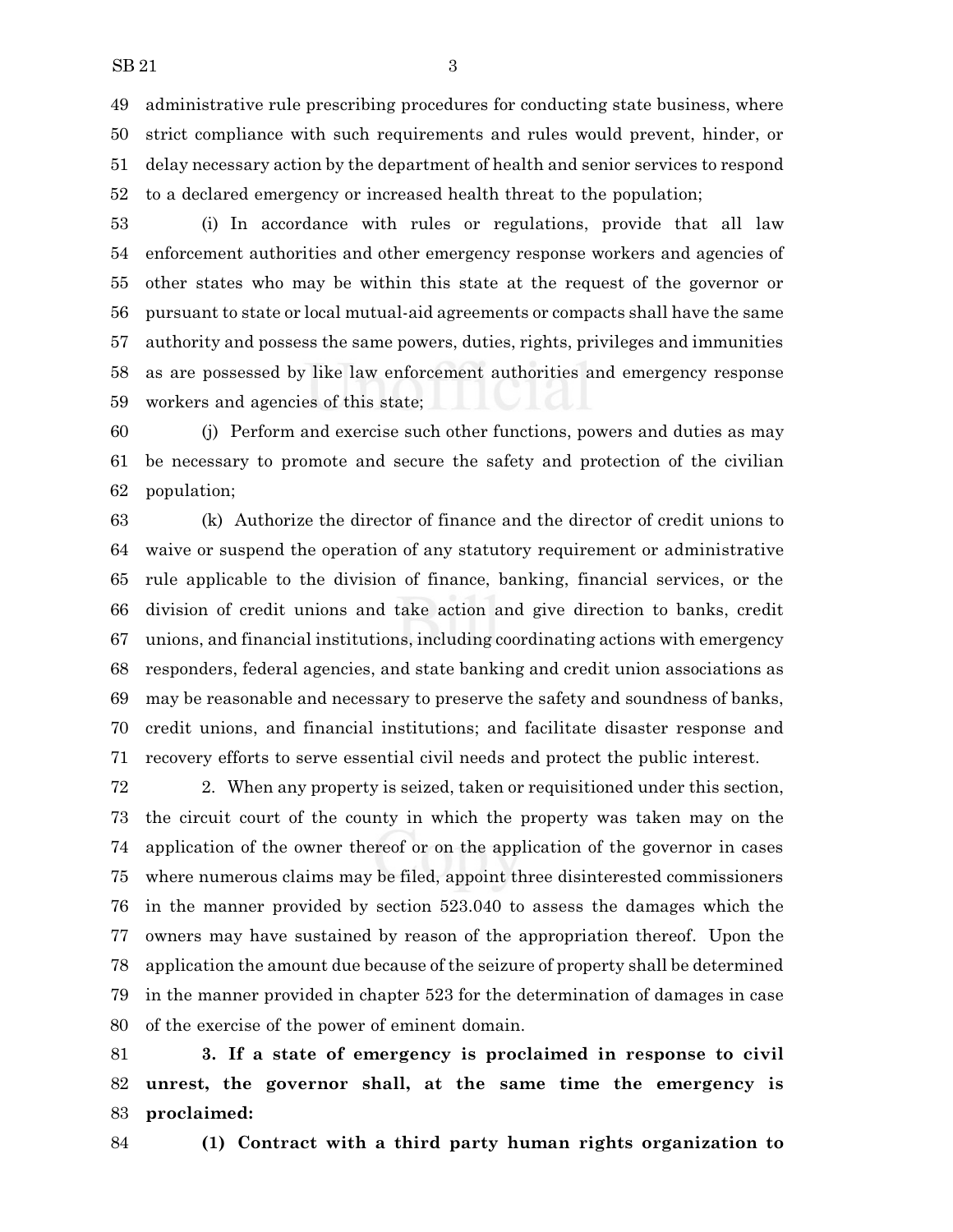**monitor the activities of law enforcement officers in response to the unrest and to report abuses of human, civil, or constitutional rights to the attorney general's office; and**

 **(2) Assign a sufficient number of state social workers, counselors, or psychologists to provide counseling and mental health services in the region affected by the unrest.**

563.046. 1. A law enforcement officer need not retreat or desist from efforts to effect the arrest, or from efforts to prevent the escape from custody, of a person he or she reasonably believes to have committed an offense because of resistance or threatened resistance of the arrestee. In addition to the use of physical force authorized under other sections of this chapter, a law enforcement officer is, subject to the provisions of subsections 2 and 3, justified in the use of such physical force as he or she reasonably believes is immediately necessary to effect the arrest or to prevent the escape from custody.

 2. The use of any physical force in making an arrest is not justified under this section unless the arrest is lawful or the law enforcement officer reasonably believes the arrest is lawful.

 3. A law enforcement officer in effecting an arrest or in preventing an escape from custody is justified in using deadly force only:

 (1) When deadly force is authorized under other sections of this chapter; or

 (2) When **[**he or she reasonably believes that such use of deadly force is immediately necessary to effect the arrest and also**] the officer** reasonably believes that the person to be arrested**[**:

(a) Has committed or attempted to commit a felony; or

(b) Is attempting to escape by use of a deadly weapon; or

 (c) May otherwise endanger life or inflict serious physical injury unless arrested without delay**] poses a clear danger to the officer or any other person**.

 4. The defendant shall have the burden of injecting the issue of justification under this section.

 **5. Whenever a law enforcement officer uses deadly force upon another person or shoots and injures a person, the attorney general shall appoint a special prosecutor to investigate the incident, who shall have power and authority to file a criminal complaint, information, or affidavit against the officer.**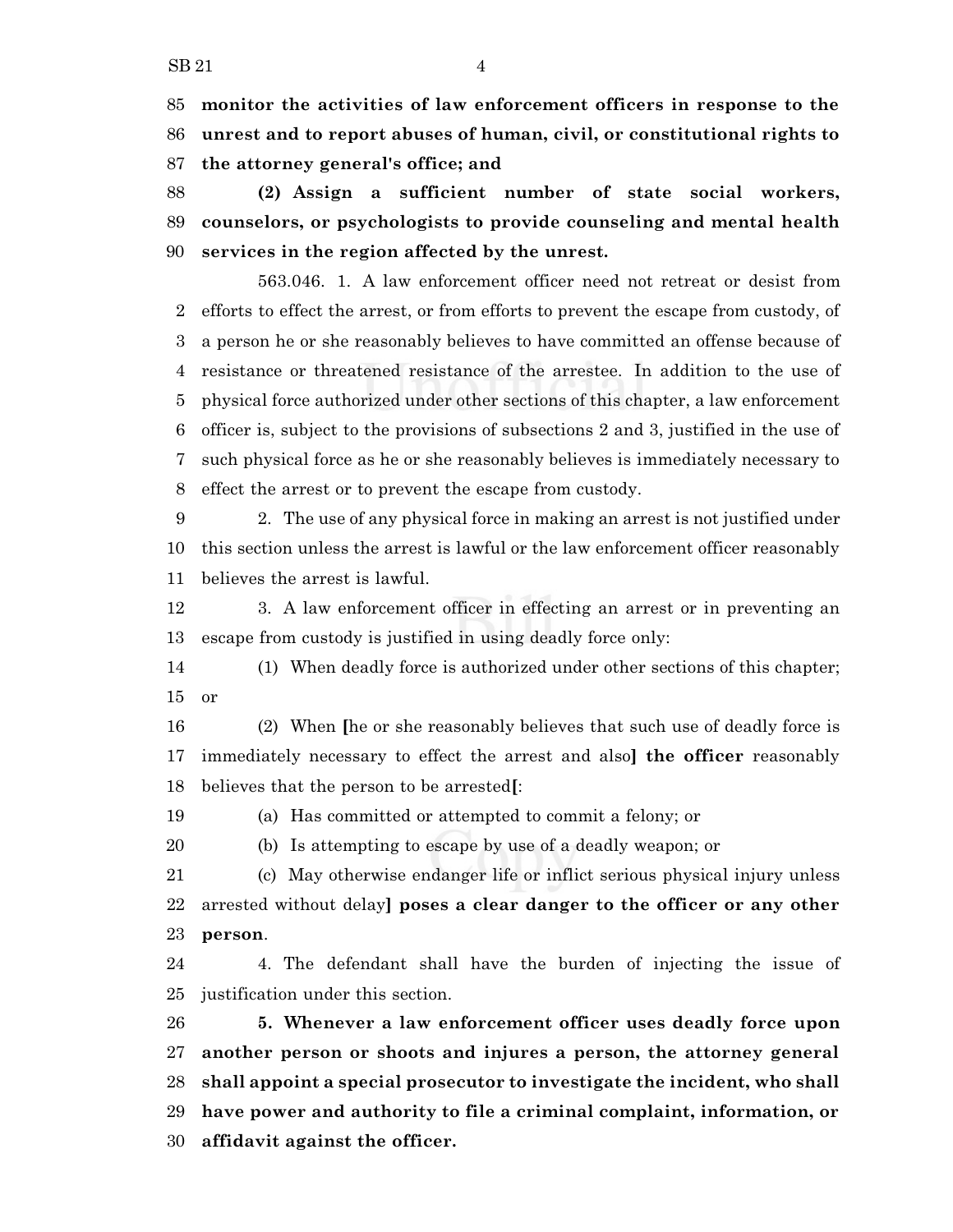563.046. 1. A law enforcement officer need not retreat or desist from efforts to effect the arrest, or from efforts to prevent the escape from custody, of a person he reasonably believes to have committed an offense because of resistance or threatened resistance of the arrestee. In addition to the use of physical force authorized under other sections of this chapter, he is, subject to the provisions of subsections 2 and 3, justified in the use of such physical force as he reasonably believes is immediately necessary to effect the arrest or to prevent the escape from custody.

 2. The use of any physical force in making an arrest is not justified under this section unless the arrest is lawful or the law enforcement officer reasonably believes the arrest is lawful.

 3. A law enforcement officer in effecting an arrest or in preventing an escape from custody is justified in using deadly force only

(1) When such is authorized under other sections of this chapter; or

 (2) When **[**he reasonably believes that such use of deadly force is immediately necessary to effect the arrest and also**] the officer** reasonably believes that the person to be arrested

**[**(a) Has committed or attempted to commit a felony; or

(b) Is attempting to escape by use of a deadly weapon; or

 (c) May otherwise endanger life or inflict serious physical injury unless arrested without delay**] poses a clear danger to the officer or any other person**.

 4. The defendant shall have the burden of injecting the issue of justification under this section.

 **5. Whenever a law enforcement officer uses deadly force upon another person or shoots and injures a person, the attorney general shall appoint a special prosecutor to investigate the incident, who shall have power and authority to file a criminal complaint, information, or affidavit against the officer.**

**590.707. Each law enforcement agency of the state, or any political subdivision of the state, shall be accredited by the commission on accreditation for law enforcement agencies by July 1, 2016. Any agency that is not accredited on or after July 1, 2016, shall be ineligible to receive state appropriations from general revenue, federal funds, or other funds while the agency remains unaccredited. The department of public safety shall maintain a list, open to public inspection, of each**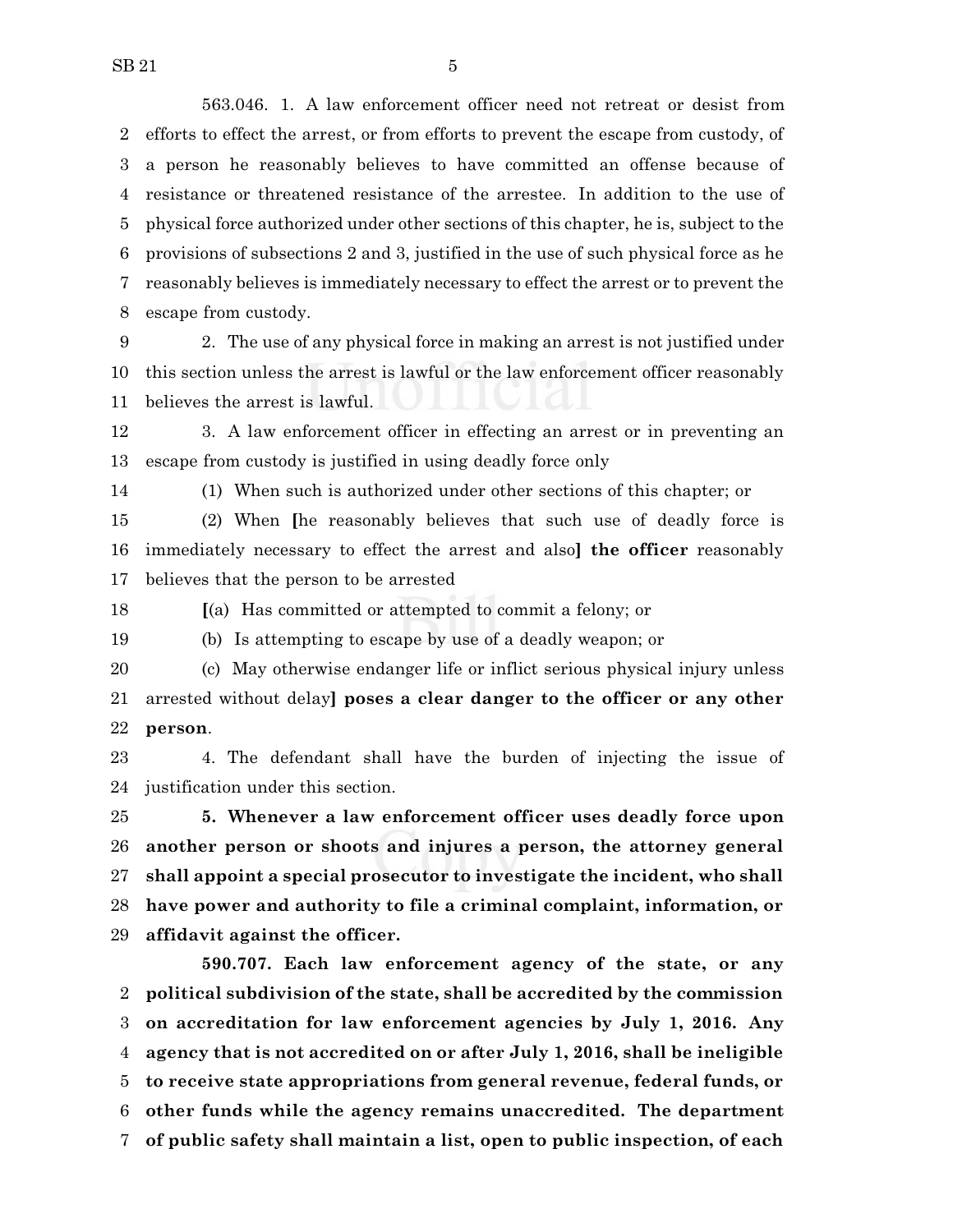**agency that is accredited.**

**590.709. 1. Each peace officer, while on duty, shall wear a video camera affixed to the officer's uniform. The video camera shall be capable of recording the audio and video of interactions between peace officers and members of the public.**

 **2. Each law enforcement agency of the state, or any political subdivision of the state, shall preserve any recordings made by a video camera under this section for a minimum of thirty calendar days and shall develop any policies and procedures necessary to implement the provisions of this section.**

 **3. The provisions of this section shall not apply to detectives or other law enforcement officers while they are working in an undercover capacity, or to any law enforcement officer in any situation where the wearing of such a video camera would endanger the safety of the officer or the public.**

 **4. The department of public safety shall investigate all complaints that a peace officer or law enforcement agency is not in compliance with the provisions of this section. If the department determines that a law enforcement agency, or any of the agency's commissioned officers, is not in compliance with the requirements of this section, the agency shall be ineligible to receive state appropriations from general revenue, federal funds, or other funds until the department determines the agency has achieved compliance.**

**590.711. 1. As used in this section, the following terms mean:**

 **(1) "Hog tie", the act of fastening together the hands and the feet of a person;**

 **(2) "Protest", the assembly of people for the purpose of expressing disapproval or objection to some person or thing; and**

 **(3) "Tear gas", any liquid, gaseous, or solid substance intended to produce temporary physical discomfort or permanent injury through being vaporized or otherwise dispersed in the air.**

 **2. Any peace officer on duty at a protest shall wear an accurate, visible, identification tag displaying his or her full name.**

 **3. No peace officer shall hog tie any person participating in a protest.**

 **4. No peace officer shall verbally abuse, degrade, or make derogatory comments toward any person participating in a protest.**